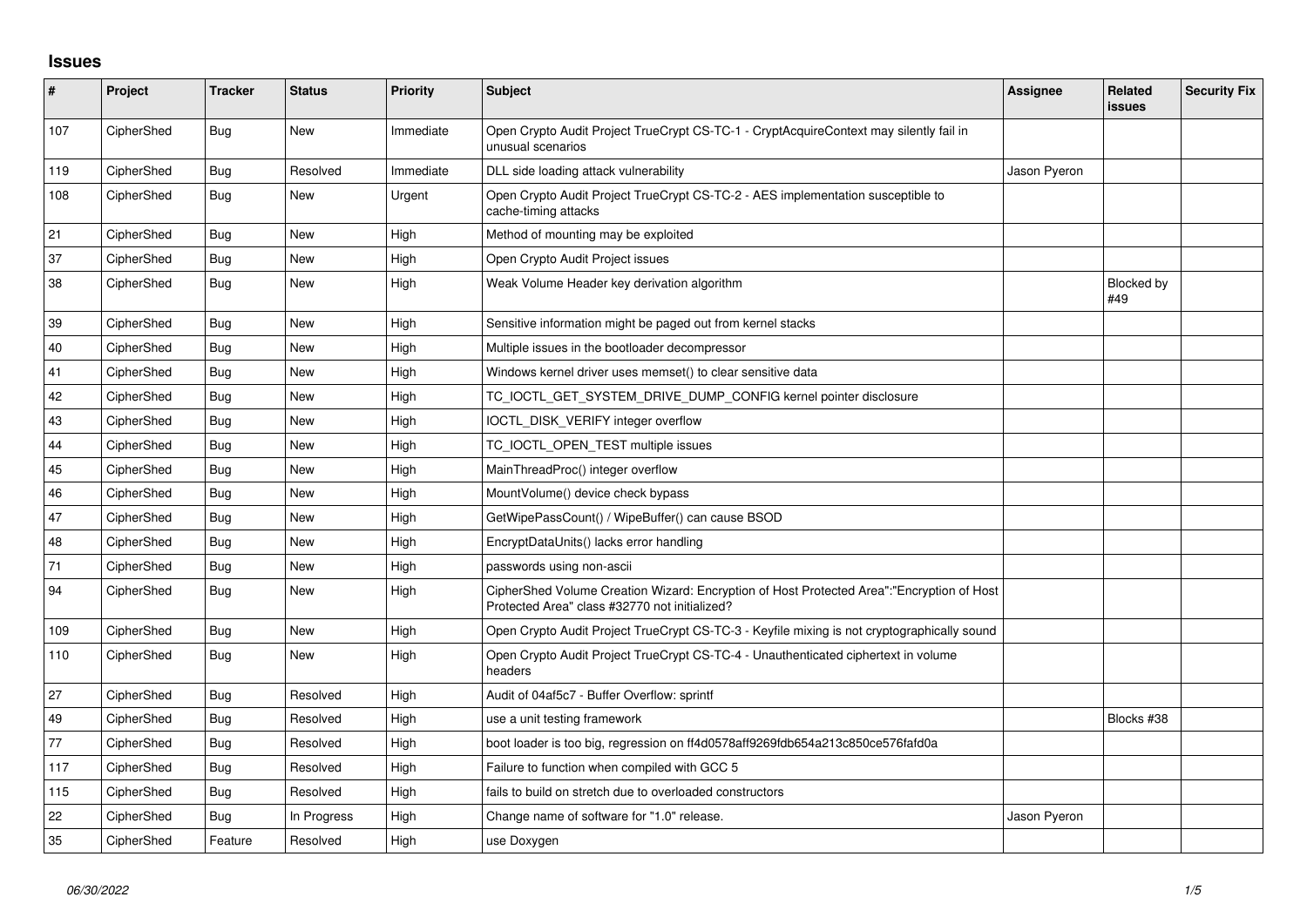| $\pmb{\sharp}$ | Project    | <b>Tracker</b> | <b>Status</b> | <b>Priority</b> | <b>Subject</b>                                                                                           | Assignee     | <b>Related</b><br><b>issues</b> | <b>Security Fix</b> |
|----------------|------------|----------------|---------------|-----------------|----------------------------------------------------------------------------------------------------------|--------------|---------------------------------|---------------------|
| 16             | CipherShed | Task           | <b>New</b>    | High            | Create list of all installed files / registry keys (Windows).                                            | Rocki H      | Related to<br>#2                |                     |
| 14             | CipherShed | Bug            | <b>New</b>    | Normal          | Fixes urls in ui (/applink? links)                                                                       |              | Related to<br>#25               |                     |
| 26             | CipherShed | <b>Bug</b>     | New           | Normal          | Large External Drive Support on Mac (>512byte sector size)                                               |              |                                 |                     |
| 63             | CipherShed | <b>Bug</b>     | <b>New</b>    | Normal          | 64 bit gui on 64 bit systems                                                                             |              | Related to<br>#65               |                     |
| $72\,$         | CipherShed | Bug            | New           | Normal          | The installation fails, but a message (from windows?) says it succeeds and asks if you want<br>to reboot |              |                                 |                     |
| 73             | CipherShed | <b>Bug</b>     | <b>New</b>    | Normal          | Truecrypt icon showing in taskbar                                                                        |              |                                 |                     |
| 74             | CipherShed | Bug            | New           | Normal          | Hardcoded Build date in Help->About window                                                               |              |                                 |                     |
| 76             | CipherShed | Bug            | New           | Normal          | MakeSelfExtractingPackage used in CI cannot have dialog boxes                                            |              |                                 |                     |
| 78             | CipherShed | <b>Bug</b>     | <b>New</b>    | Normal          | update the ciphershed org website, automatically                                                         |              |                                 |                     |
| 83             | CipherShed | Bug            | <b>New</b>    | Normal          | deduplicate file names                                                                                   |              |                                 |                     |
| 84             | CipherShed | Bug            | New           | Normal          | wcsncpy is subject to buffer overflow                                                                    |              |                                 |                     |
| 85             | CipherShed | <b>Bug</b>     | <b>New</b>    | Normal          | Digcode.c is 9917 lines long, split it up                                                                |              |                                 |                     |
| 88             | CipherShed | Bug            | <b>New</b>    | Normal          | smart card support for containers                                                                        |              |                                 |                     |
| 95             | CipherShed | <b>Bug</b>     | <b>New</b>    | Normal          | Platform/SystemException.h and Common/Exception.h define the same class/struct                           |              |                                 |                     |
| 116            | CipherShed | <b>Bug</b>     | <b>New</b>    | Normal          | create an option for private/global volume mounting                                                      |              |                                 |                     |
| 118            | CipherShed | <b>Bug</b>     | New           | Normal          | upgrading truecrpyt fails if truecrypt is pinned to the taskbar                                          |              |                                 |                     |
| 123            | CipherShed | <b>Bug</b>     | New           | Normal          | losetup anomaly with OpenSUSE 13.1                                                                       |              |                                 |                     |
| 30             | CipherShed | Bug            | Resolved      | Normal          | Allowed character description is wrong                                                                   |              | Related to<br>#31               |                     |
| 28             | CipherShed | Bug            | Resolved      | Normal          | Audit of 04af5c7 - Buffer Overflow: strcat                                                               |              |                                 |                     |
| 86             | CipherShed | Bug            | Resolved      | Normal          | Make ciphershed window titlebars different                                                               |              |                                 |                     |
| 101            | CipherShed | <b>Bug</b>     | Resolved      | Normal          | boot loader password prompt takes 100% cpu in VM                                                         |              |                                 |                     |
| 112            | CipherShed | Bug            | Resolved      | Normal          | uninstall on windows does not list version info                                                          |              |                                 |                     |
| 113            | CipherShed | Bug            | Resolved      | Normal          | remove the donate screen from the installer                                                              |              |                                 |                     |
| 125            | CipherShed | Bug            | Resolved      | Normal          | Makefile for bootloader fails on case sensitive filesystem                                               |              |                                 |                     |
| 126            | CipherShed | <b>Bug</b>     | Resolved      | Normal          | VS launcher breaks if using multiple VS and the default is not the one for CS                            |              |                                 |                     |
| 31             | CipherShed | Bug            | New           | Normal          | there is duplicate code for password character checking                                                  | Jason Pyeron | Related to<br>#30               |                     |
| 51             | CipherShed | Bug            | In Progress   | Normal          | <b>GUID Partition Table (GPT)</b>                                                                        | Jason Pyeron | Related to<br>#55               |                     |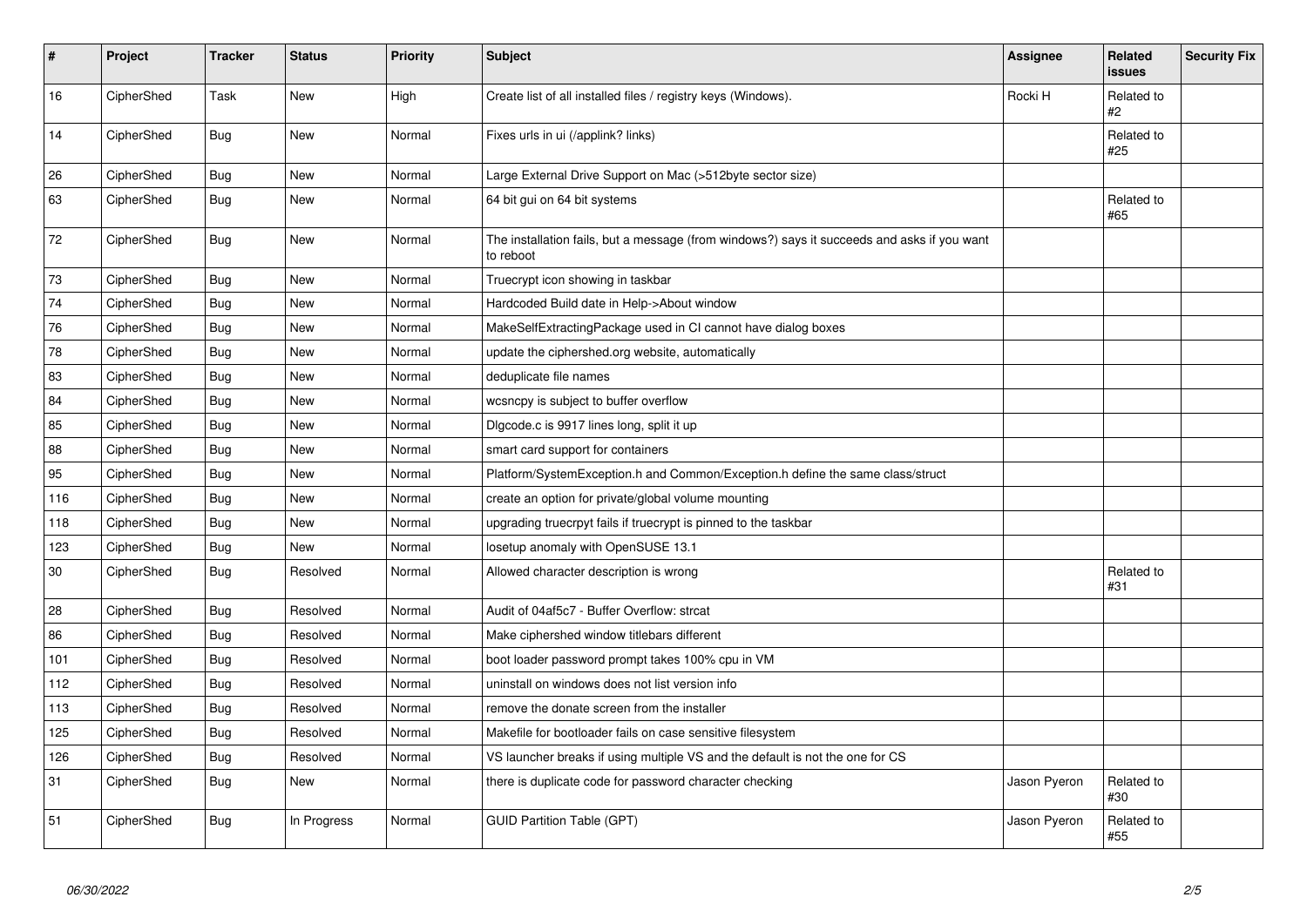| $\vert$ # | Project    | <b>Tracker</b> | <b>Status</b> | <b>Priority</b> | <b>Subject</b>                                                                           | <b>Assignee</b> | Related<br>issues | <b>Security Fix</b> |
|-----------|------------|----------------|---------------|-----------------|------------------------------------------------------------------------------------------|-----------------|-------------------|---------------------|
| 55        | CipherShed | <b>Bug</b>     | In Progress   | Normal          | Unified Extensible Firmware Interface (UEFI)                                             | Jason Pyeron    | Related to<br>#51 |                     |
| 29        | CipherShed | <b>Bug</b>     | Resolved      | Normal          | Audit of 04af5c7 - Buffer Overflow: strcpy                                               | Jason Pyeron    |                   |                     |
| 127       | CipherShed | <b>Bug</b>     | Resolved      | Normal          | remove #if 0 code                                                                        | Jason Pyeron    |                   |                     |
| 111       | CipherShed | <b>Bug</b>     | <b>New</b>    | Normal          | ui does not show free drives below c: e.g. A: or B:                                      | Niklas Lemcke   |                   |                     |
| 23        | CipherShed | <b>Bug</b>     | New           | Normal          | Windows 8 / 8.1 Fast Startup                                                             | Rocki H         |                   |                     |
| 32        | CipherShed | Feature        | <b>New</b>    | Normal          | truecrypt.ch ideas thread                                                                |                 |                   |                     |
| 33        | CipherShed | Feature        | <b>New</b>    | Normal          | windows comamnd line volume creation                                                     |                 |                   |                     |
| 34        | CipherShed | Feature        | New           | Normal          | windows mount point support                                                              |                 | Related to<br>#60 |                     |
| 36        | CipherShed | Feature        | <b>New</b>    | Normal          | support multiple actors to open an encrypted volume                                      |                 |                   |                     |
| 50        | CipherShed | Feature        | New           | Normal          | Linux FDE                                                                                |                 | Related to<br>#5  |                     |
| 57        | CipherShed | Feature        | <b>New</b>    | Normal          | Skein support                                                                            |                 |                   |                     |
| 60        | CipherShed | Feature        | New           | Normal          | Enhanced UX - shell extension for container management                                   |                 | Related to<br>#34 |                     |
| 61        | CipherShed | Feature        | <b>New</b>    | Normal          | optionally support TPM                                                                   |                 |                   |                     |
| 62        | CipherShed | Feature        | <b>New</b>    | Normal          | Administrative Configuration for Enterprise IT                                           |                 |                   |                     |
| 65        | CipherShed | Feature        | New           | Normal          | pure 64 bit version for windows                                                          |                 | Related to<br>#63 |                     |
| 66        | CipherShed | Feature        | New           | Normal          | provide robust API for usermode interaction with kernel driver                           |                 |                   |                     |
| 67        | CipherShed | Feature        | New           | Normal          | print a backup                                                                           |                 |                   |                     |
| 70        | CipherShed | Feature        | <b>New</b>    | Normal          | track git info in build                                                                  |                 |                   |                     |
| 81        | CipherShed | Feature        | <b>New</b>    | Normal          | Decrypt System drive via commandline                                                     |                 |                   |                     |
| 82        | CipherShed | Feature        | New           | Normal          | add sparse file detection to non-windows versions                                        |                 |                   |                     |
| 89        | CipherShed | Feature        | New           | Normal          | Support the Common Criteria Collaborative Protection Profile for Full Disk Encryption    |                 |                   |                     |
| 90        | CipherShed | Feature        | <b>New</b>    | Normal          | cipher setting preference file                                                           |                 |                   |                     |
| 91        | CipherShed | Feature        | <b>New</b>    | Normal          | use linked libraries in kernel driver to isolate logical units and later support plugins |                 |                   |                     |
| 92        | CipherShed | Feature        | New           | Normal          | allow change of cipher/key on encrypted container without decrypting                     |                 |                   |                     |
| 93        | CipherShed | Feature        | <b>New</b>    | Normal          | support "quick" encrypt for new media (especially flash/SSD)                             |                 |                   |                     |
| 96        | CipherShed | Feature        | <b>New</b>    | Normal          | installer to incorporate a post-installation quick-start wizard                          |                 |                   |                     |
| 102       | CipherShed | Feature        | <b>New</b>    | Normal          | support for serial console in bootloader                                                 |                 |                   |                     |
| 99        | CipherShed | Feature        | <b>New</b>    | Normal          | Suggestion 3—Separate required and optional input parameters                             |                 |                   |                     |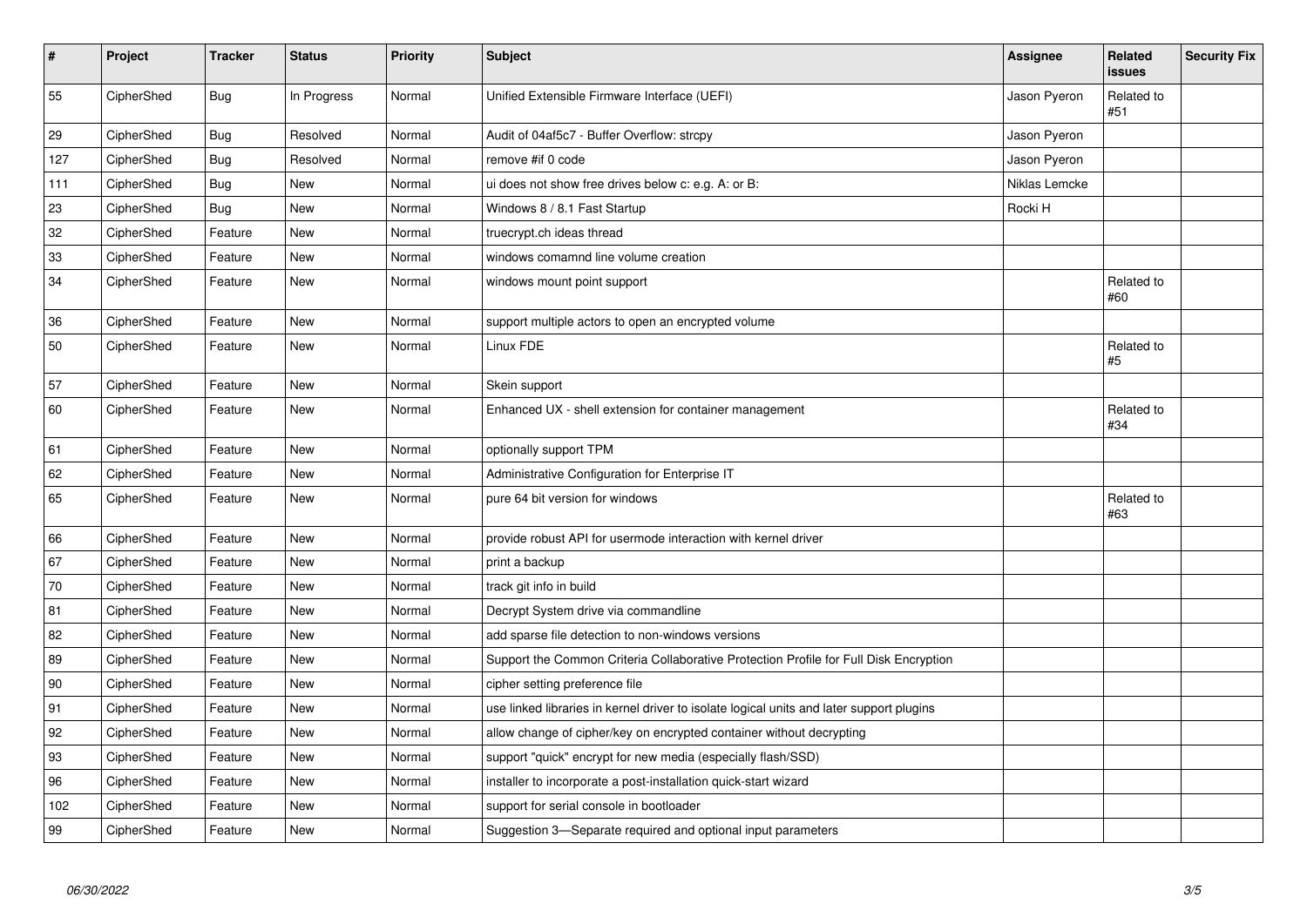| $\pmb{\#}$       | Project    | <b>Tracker</b> | <b>Status</b> | <b>Priority</b> | Subject                                                                                       | Assignee                    | Related<br>issues                                         | <b>Security Fix</b> |
|------------------|------------|----------------|---------------|-----------------|-----------------------------------------------------------------------------------------------|-----------------------------|-----------------------------------------------------------|---------------------|
| 100              | CipherShed | Feature        | New           | Normal          | Suggestion 4-Display the consequences of an action immediately (Immediacy of<br>consequences) |                             |                                                           |                     |
| 121              | CipherShed | Feature        | New           | Normal          | Support "not" burning CD on encrypting disk operation                                         |                             | Related to<br>#68                                         |                     |
| 122              | CipherShed | Feature        | New           | Normal          | support key escrow                                                                            |                             | Related to<br>#68                                         |                     |
| 124              | CipherShed | Feature        | New           | Normal          | investigate switch to FUDforum from phpBB                                                     |                             |                                                           |                     |
| 97               | CipherShed | Feature        | New           | Normal          | Suggestion 1 - Do not use unknown terminology                                                 | Niklas Lemcke               |                                                           |                     |
| 98               | CipherShed | Feature        | New           | Normal          | Suggestion 2 - Do not misuse native UI controls                                               | Niklas Lemcke               |                                                           |                     |
| $\sqrt{2}$       | CipherShed | Task           | New           | Normal          | Upgrade installer to uninstall TrueCrypt                                                      |                             | Related to<br>#1, Related<br>to #13,<br>Related to<br>#16 |                     |
| 3                | CipherShed | Task           | <b>New</b>    | Normal          | Finish initial bitmaps and icons                                                              |                             |                                                           |                     |
| 8                | CipherShed | Task           | New           | Normal          | Get graphics artist to work on artwork, icons                                                 |                             |                                                           |                     |
| 17               | CipherShed | Task           | New           | Normal          | Create debian packaging                                                                       |                             |                                                           |                     |
| 18               | CipherShed | Task           | New           | Normal          | Create rpm packaging                                                                          |                             |                                                           |                     |
| 19               | CipherShed | Task           | New           | Normal          | Create pkgbuild for arch                                                                      |                             |                                                           |                     |
| $20\,$           | CipherShed | Task           | <b>New</b>    | Normal          | Create dmg for os x                                                                           |                             |                                                           |                     |
| 25               | CipherShed | Task           | New           | Normal          | Broken applinks                                                                               |                             | Related to<br>#14                                         |                     |
| 64               | CipherShed | Task           | <b>New</b>    | Normal          | Rewrite or remove LongReverse in Common/Dlgcode.c                                             |                             |                                                           |                     |
| $\overline{4}$   | CipherShed | Task           | New           | Normal          | Get Windows executable signing key                                                            | <b>Bill Cox</b>             |                                                           |                     |
| 6                | CipherShed | Task           | New           | Normal          | Windows build, installer, VM                                                                  | <b>Bill Cox</b>             |                                                           |                     |
| 15               | CipherShed | Task           | New           | Normal          | Create Gnu Info page                                                                          | Eugene Wang                 | Related to<br>#12                                         |                     |
| 12               | CipherShed | Task           | In Progress   | Normal          | Write Documentation                                                                           | Eugene Wang                 | Related to<br>#15                                         |                     |
| $\overline{7}$   | CipherShed | Task           | New           | Normal          | Mac build, installer, VM                                                                      | Jason Pyeron                |                                                           |                     |
| 5                | CipherShed | Task           | New           | Normal          | Linux build, installer, VM                                                                    | Kyle Marek                  | Related to<br>#50                                         |                     |
| 114              | CipherShed | Task           | New           | Normal          | Real, unified makefiles                                                                       | Kyle Marek                  |                                                           |                     |
|                  | CipherShed | Task           | New           | Normal          | Detailed review of Windows constant strings                                                   | Paweł<br>Zegartowski        | Related to<br>#2                                          |                     |
| $\boldsymbol{9}$ | CipherShed | Task           | New           | Normal          | Create check-list of features to be tested                                                    | Pier-Luc Caron<br>St-Pierre |                                                           |                     |